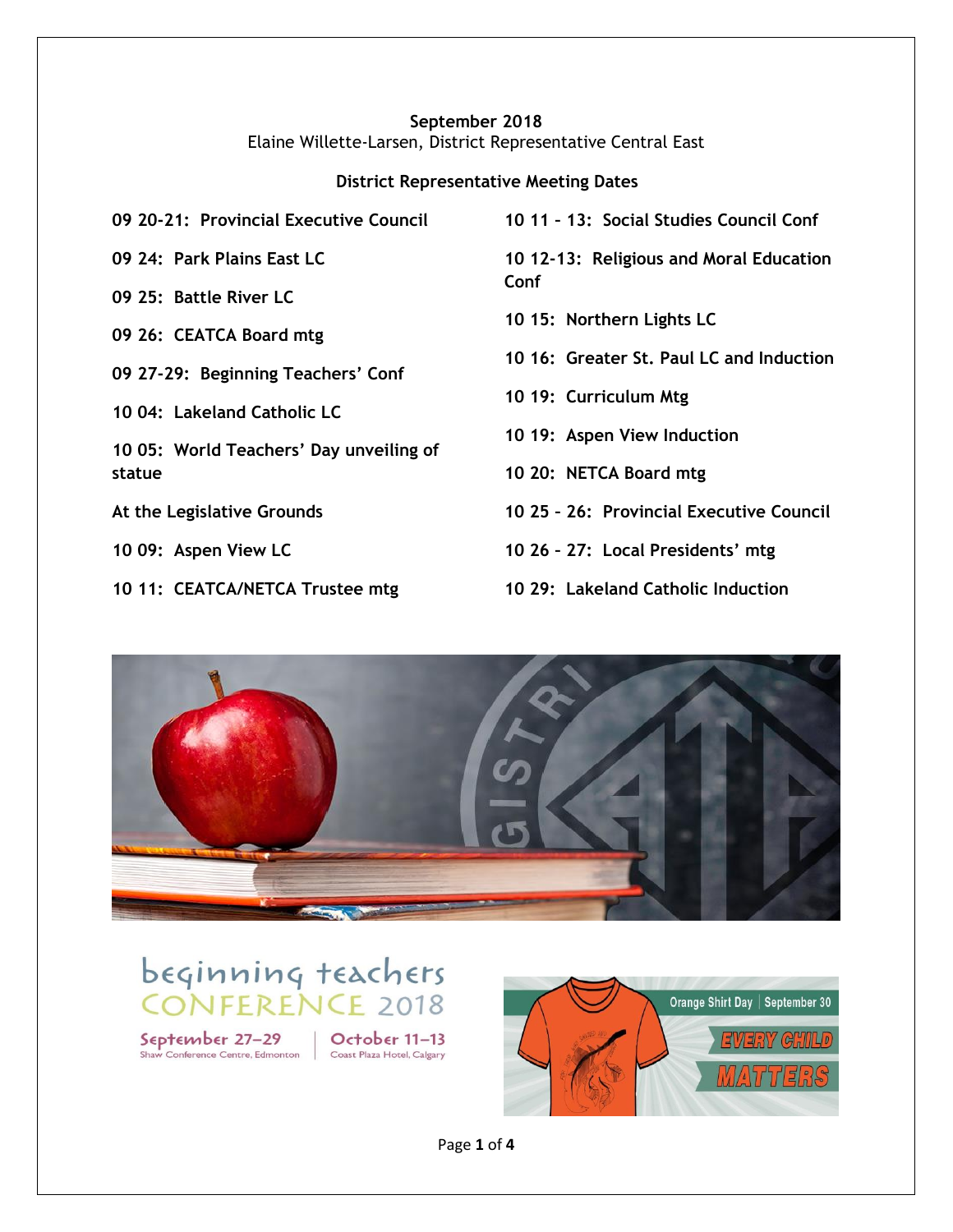#### **Government**

We are preparing for the **upcoming provincial election and the year ahead** in a number of ways:

- ✓ Our latest media campaign has begun **The Face of Education** link here --> <https://bit.ly/2O33WBi>
- ✓ We have established "**The Pledge for Public Education"** which calls on the public to support the improvement of public education in these **four areas:** reductions in class size, further support for inclusion, expansion of early learning (funding junior and fullday kindergarten) and counsellors for each school to support student mental health. Here is the link  $\rightarrow$ <https://www.ibelieveinpubliced.ca/> The website provides the pledge. Please pass this on!
- ✓ We are engaging in **activities to strengthen our provincial association**, engage with all teachers, outline key messages and provide opportunities for action. Locals are encouraged to ensure that they have LCOs and LPEOs (preferably different teachers) and to review their activities with an eye to the important year ahead.
- ✓ There will be a **comprehensive Election Readiness plan** in conjunction with an expanded provincial Political Engagement Committee.
- ✓ The **upcoming election has the potential to affect the reality and future of public education to a degree unseen since the early 1990s**. Thus, Provincial Executive Council will allocate resources necessary to deal proactively with the challenges ahead. At our meeting last week, the authority to access \$250 000 from the Special Emergency Fund was provided to Table Officers.
- ✓ Our messages will **be non-partisan** and abide by all election campaign advertising legislation.
- ✓ **Our mandate**, from the *Teaching Profession Act,* is to advance and promote the cause of education in Alberta . . .and . . .arouse and increase public interest in the importance of education and public knowledge of the aims of education, financial support for education and other education matters.
- ✓ **Our strength lies in our teachers** if teachers do not stand up for public education who will? We need to pull together in our common cause.

The Resolutions Committee has undertaken a policy review of all our policies. Until November 15<sup>th</sup> the committee is seeking input from members regarding the reorganization and standardized wording of the policies. There are now 24 categories of policy with a changed numbering system. Please provide your input!

### **Professional Development**

Provincial Executive Council approved the **request of CEATCA and NETCA convention associations to amalgamate**. This will occur for the 2020 convention season. The interim name of the amalgamated convention association is Northern Rivers Teachers' Convention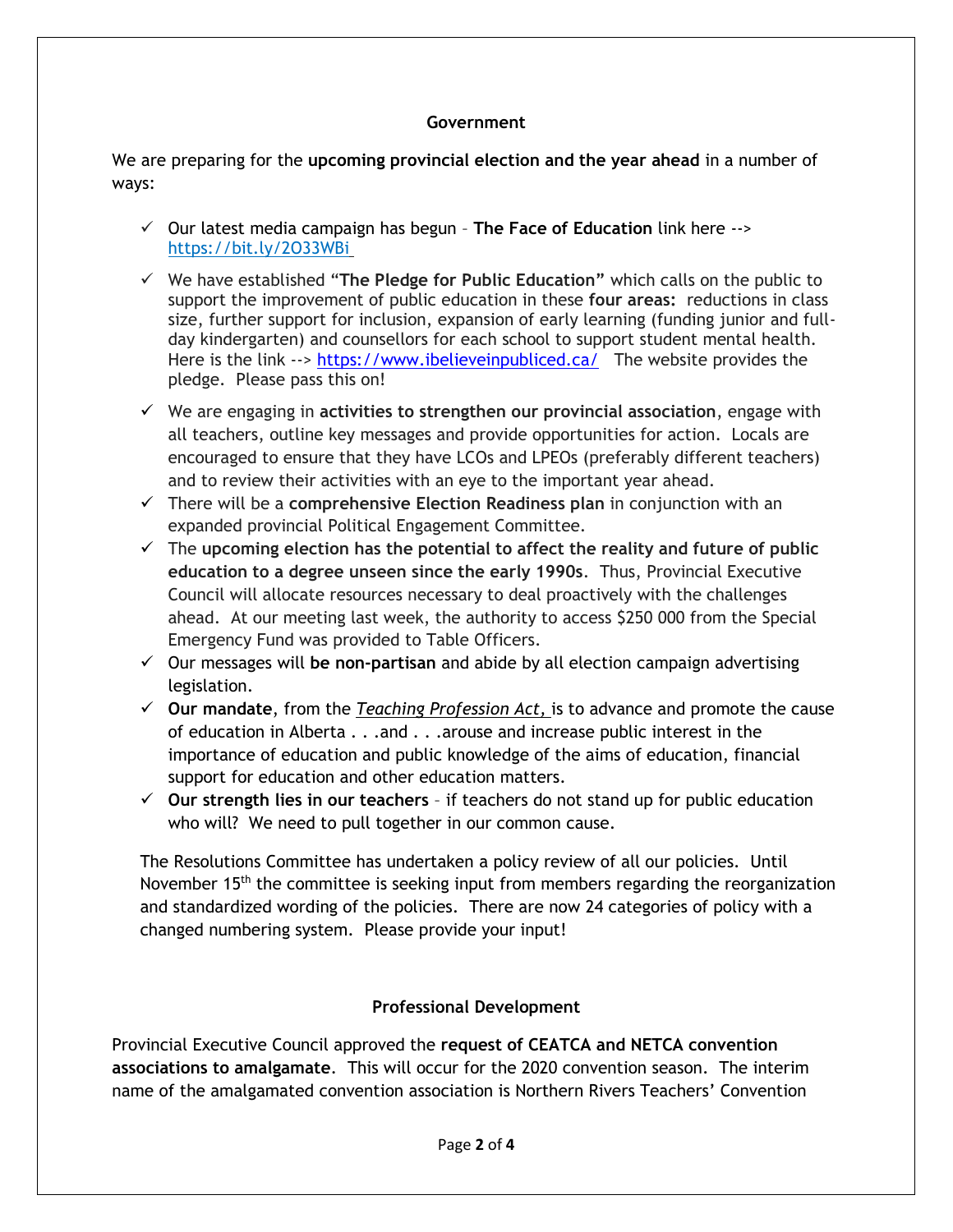Association. The dates for the convention will be the Thursday and Friday preceding Family Day weekend and the convention will be held at the Shaw Convention Centre. A trustee has been appointed: Dr. Mark Swanson.

**Beginning Teachers' Conference:** Shaw Conference Centre, September 27 (eve) – 29 for all first year teachers and any second year teachers who have not previously attended. Often locals and school districts cover expenses (kms, accomodation, sub, meals) for beginning teachers to attend.

Many **specialist councils host a conference** in the fall. These are excellent professional development opportunities and the ATA Educational Trust provides grants for attendance – the deadline to apply for the grant is September  $30<sup>th</sup>$ .

# **Member Services**

Member services (MS) **provides assistance in relationships** between a teacher and their employer and the public. Specifically, MS supports teachers who receive transfer notice, suspension, termination notice, and others including health and criminal matters.

Current issues:

- be wary of social media interaction with students,
- be honest and up front when being represented by a staff officer.

Remember that the representation and professional conduct functions of our association are separate. These must be to maintain the integrity of the association.

# **Teacher Welfare**

**Fourteen bargaining units** remain unsettled. Most of these are in the process of mediation. Please consider how you can support teachers who remain without a local agreement. Ask them what might be helpful.

Issues before Teacher Welfare (TW):

- **•** employers not submitting the collective agreement to the ATA for proofreading (this must happen before it can be issued.)
- **EXP** interference in the PGP process districts requiring an "assurance plan" or a "district PGP" which results in teachers writing two plans.
- Getting OH&S committees up and running.
- **•** Principals getting appropriate breaks in place for all staff, including themselves.

Please support principals on the last two pieces – they are responsible for many moving parts!